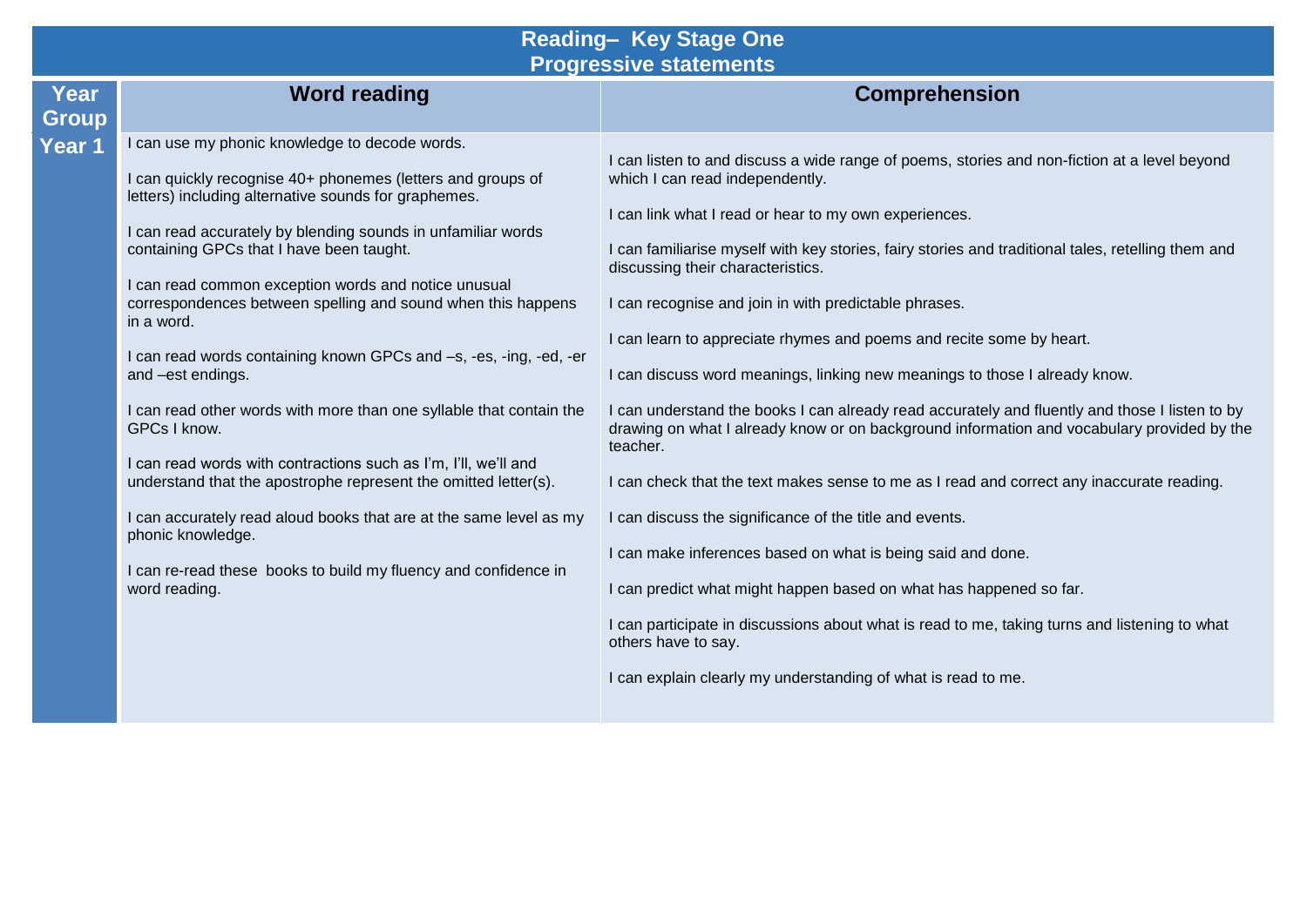| <b>Reading- Key Stage One</b><br><b>Progressive statements</b> |                                                                                                                                                                                                                                                                                                                                                                                                                                                                                                                                                                                                                                                                                                                                                                                                                                                                                                                                                                   |                                                                                                                                                                                                                                                                                                                                                                                                                                                                                                                                                                                                                                                                                                                                                                                                                                                                                                                                                                                                                                                                                                                                                                                                                                                                                                                                                                                                                                                                                                                                                                           |  |  |
|----------------------------------------------------------------|-------------------------------------------------------------------------------------------------------------------------------------------------------------------------------------------------------------------------------------------------------------------------------------------------------------------------------------------------------------------------------------------------------------------------------------------------------------------------------------------------------------------------------------------------------------------------------------------------------------------------------------------------------------------------------------------------------------------------------------------------------------------------------------------------------------------------------------------------------------------------------------------------------------------------------------------------------------------|---------------------------------------------------------------------------------------------------------------------------------------------------------------------------------------------------------------------------------------------------------------------------------------------------------------------------------------------------------------------------------------------------------------------------------------------------------------------------------------------------------------------------------------------------------------------------------------------------------------------------------------------------------------------------------------------------------------------------------------------------------------------------------------------------------------------------------------------------------------------------------------------------------------------------------------------------------------------------------------------------------------------------------------------------------------------------------------------------------------------------------------------------------------------------------------------------------------------------------------------------------------------------------------------------------------------------------------------------------------------------------------------------------------------------------------------------------------------------------------------------------------------------------------------------------------------------|--|--|
| Year<br><b>Group</b>                                           | <b>Word reading</b>                                                                                                                                                                                                                                                                                                                                                                                                                                                                                                                                                                                                                                                                                                                                                                                                                                                                                                                                               | <b>Comprehension</b>                                                                                                                                                                                                                                                                                                                                                                                                                                                                                                                                                                                                                                                                                                                                                                                                                                                                                                                                                                                                                                                                                                                                                                                                                                                                                                                                                                                                                                                                                                                                                      |  |  |
| Year <sub>2</sub>                                              | I am beginning to use my phonic knowledge to decode automatically<br>so that my reading is fluent.<br>I can read accurately by blending the sounds in words that contain the<br>graphemes that I have been taught, especially recognising alternative<br>sounds for graphemes.<br>I can accurately read words with two or more syllables that contain the<br>same graphemes as above.<br>I can read words containing common suffixes.<br>I can read more common exception words and notice unusual<br>correspondences between spelling and sound and where these occur<br>in the word.<br>I can read most words that I have read a lot quickly and accurately,<br>without having to sound out and blend.<br>I can read aloud books that are at the same level as my phonic<br>knowledge, sounding out unfamiliar words accurately and<br>automatically without hesitation.<br>I can re-read these books to build up my fluency and confidence in<br>word reading. | I can listen to, discuss and express my views about a wide range of contemporary and<br>classic poetry, stories and non-fiction at a higher level than I can read independently.<br>I can discuss the sequence of events in books and how items of information are related.<br>I can become increasingly familiar with and retell a wider range of stories, fairy stories and<br>traditional tales.<br>I can discuss non-fiction books that are structured in different ways.<br>I can recognise simple recurring literary language in stories and poetry.<br>I can discuss and clarify the meanings of words, linking new meanings to vocabulary I<br>already know.<br>I can discuss my favourite words and phrases.<br>I can carry on building up a range of poems that I have learnt by heart, appreciating these<br>and reciting some, with appropriate intonation to make the meaning clear.<br>I can draw on what I already know or on background information and vocabulary provided<br>by the teacher in order to understand the books that I read or those that I listen to.<br>I can check that the text makes sense to me as I read and correct inaccurate reading.<br>I can make inferences based on what is being said and done<br>I can answer and ask questions about what I am reading.<br>I can predict what might happen on the basis of what has been read so far.<br>I can participate in discussions about books, poems and other works that are read to me<br>and those that they I read for myself, taking turns and listening to what others say. |  |  |